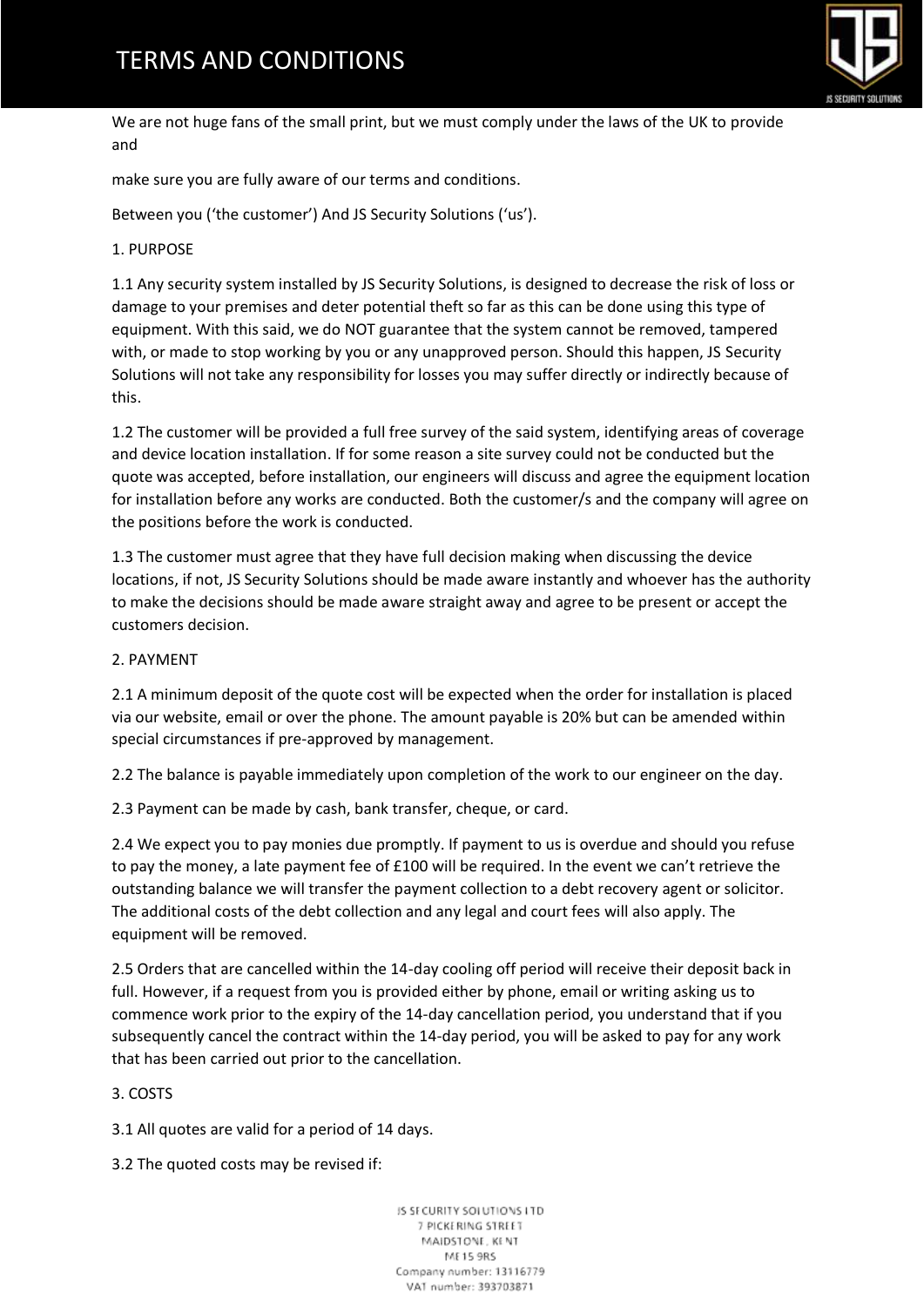# **TERMS AND CONDITIONS**



(a) You require the work to be carried out more urgently than agreed i.e., weekends, out of hours or bank holidays.

(b) You wish to modify the agreed proposal.

(c) Your premises are unsuitable for the equipment, and this was not evident during the

correspondence or there are circumstances which we should have been notified of.

(d) any other special conditions that arise and we were not made aware of when supplying you with the original quotation. This includes:

Re-visits for reconfiguration of the system.

Remote viewing, where the customer is accountable for the correct operation of a broadband internet service and a router that provides a minimum of 1 spare ethernet port.

The installation work is outside the working hours of 9.00am – 5.00pm Monday – Friday. Requests made by the customer to install outside these working hours will incur additional charges.

NOTE ~ Additional charges may be made if JS Security Solutions are not given access to doors, shutters, windows, or rooms where cables and equipment need to be installed therefore incurring extra cable length, in turn, time.

4. GENERAL

4.1 Our "Kit" prices quoted on our website are for installations within Essex, Kent, Surrey, East

Sussex and West Sussex. Prices can be provided for areas outside of the above but will be given on

an individual basis.

4.2 JS Security Solutions will strive to deliver and/or complete all our services as soon after receipt of an order as possible but cannot accept any liability whatsoever for any claim made in connection with any delay in delivery or completion however caused for example, delivery of equipment is delayed or lost in transit.

4.3 You agree to give JS Security Solutions access to your property to survey, install and service the

equipment. You also agree to provide a sufficient electricity supply for the equipment to operate

correctly. We are not liable if completion is delayed due to circumstances beyond our control. By

signing the contract with us, you guarantee that you have full authority to allow the installation and no other consent is needed.

4.4 You agree to grant JS Security Solutions to take non identifying photographs of your installation

for publication on our website and social media platforms.

5. EQUIPMENT

5.1 If you want to cancel a service you've arranged online, over the phone or by mail-order, you get a 14-day cooling-off period. During the 14 days, you can cancel for any reason and get your money back.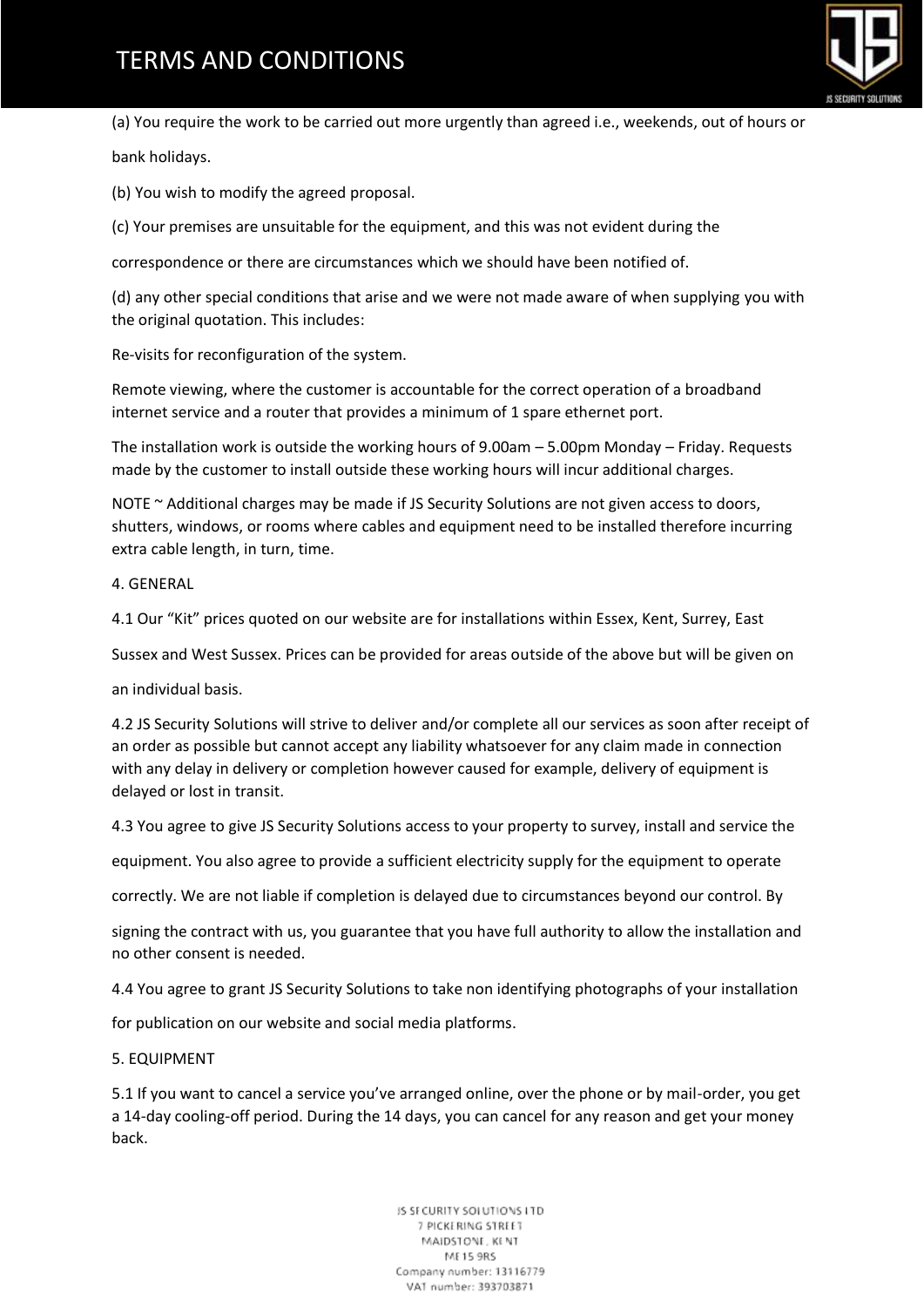# **TERMS AND CONDITIONS**



You also get this cooling-off period if you were approached by the business somewhere away from the business's premises and the service costs £42 or more.

Your cooling-off period begins the day after you enter a contract with the business - whether the contract's written down or if it's an oral contract.

5.2 If a request for the equipment to be installed within the 14-day cooling off period by the customer, you understand that if you were to cancel the contract within the 14-day period, you will be asked to pay for any work that has been carried out prior to the cancellation.

5.3 We will provide full training on completion of installation.

5.4 The equipment is property of JS Security Solutions till full payment is received from the customer.

5.5 If JS Security Solutions installation service only is required for a kit purchased by the customer, JS Security Solutions will provide no warranty or guarantee of the customers equipment, including configuration and settings. The customer agrees to take full responsibility for their equipment and does not expect any future warranty or equipment issues to be resolved by JS Security Solutions.

## 6. GUARANTEE / WARRANTY

We provide a warranty period of 24 months on all our CCTV products other products may vary but will be made aware of this. The first 12 months include installation warranty but if the system is to be found damaged or not functioning correctly due to vandalism or tampered with by an unauthorised person a charge will apply, this also includes changes to settings/configuration that affects the systems operation either from an unauthorised person/s or the end user.

6.1 The customer must notify us immediately via phone or email if a fault has occurred with the system in question and we will repair the fault as soon as possible after being notified.

6.2 We will repair faults on the system free of charge within the warranty period, including parts and labour if within the first twelve months from the installation date. This guarantee does not apply to matters stated in condition 6.3.

6.3 The guarantee does not apply if we believe or have suspicion that changes have been made to a system supplied by JS Security Solutions or to faults caused by the following:

Adjustment or positioning of equipment by you or others of any part of the system.

Additional items added to the system not supplied directly by JS Security Solutions.

Changes in configuration by other parties (Telecoms, Internet providers etc)

6.4 A call out fee of £85 + VAT will be charged if the fault / malfunction caused to the system has been made by the user and not a defective part / installation and the customer is out of their 12 month complimentary callout and labour term. For example, if we attend to assess an issue that has been caused by the customer accidentally or otherwise cutting, or disturbing the installation cables, a fee will be chargeable. If upon investigation there is a faulty part this will be repaired or replaced with no fee payable within the warranty period.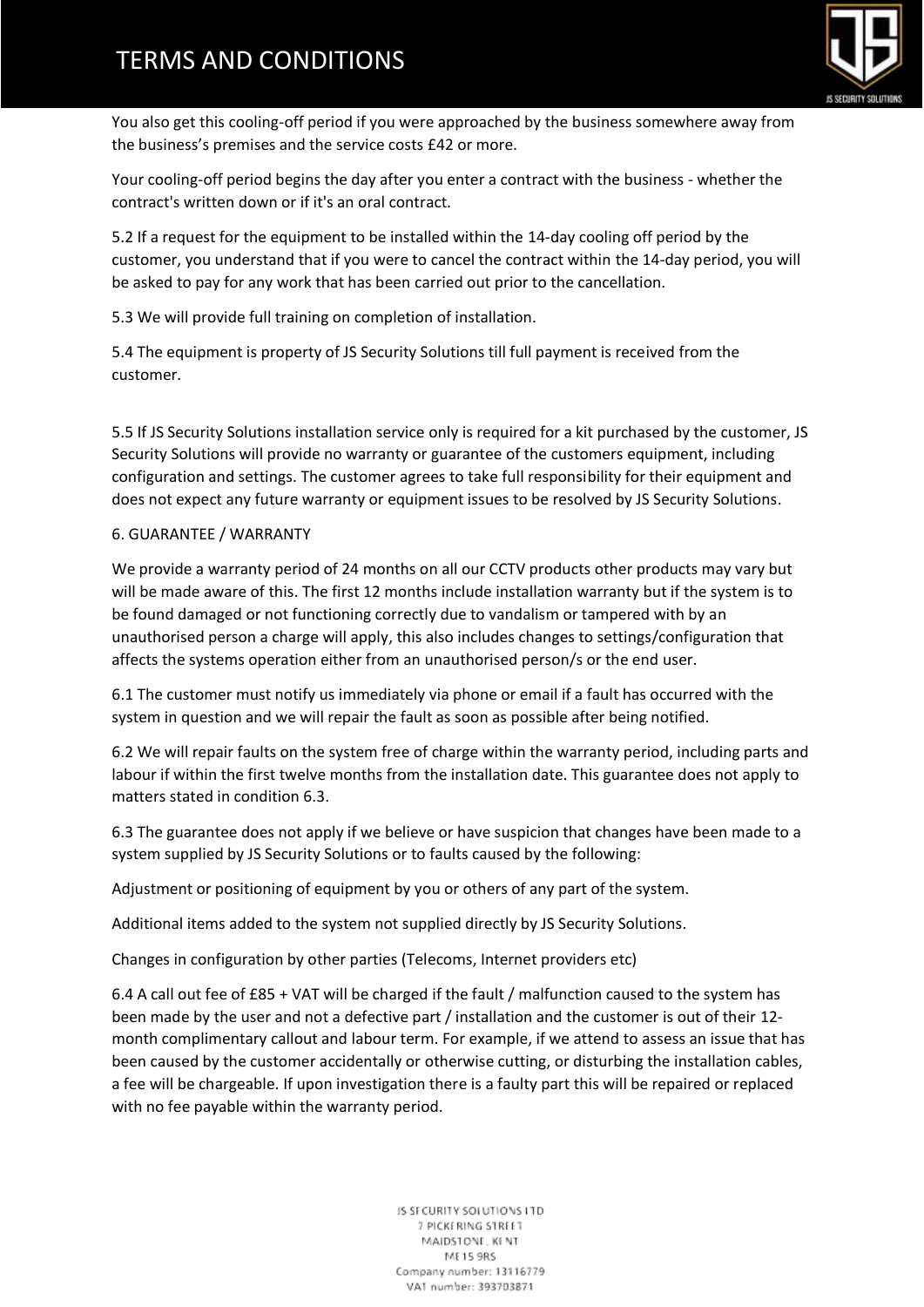

6.5 If your system is older than 24 months, you can purchase our warranty package if not, a callout charge of £85 + VAT will apply plus £50 + VAT per hour after the first hour plus any equipment that is replaced.

# 7. REMOTE VIEWING

If we are unable to configure the remote viewing on installation day due to the customers internet being down, or telecommunication issues then further charges will apply to remotely configure or revisit to complete the set up.

JS Security Solutions cannot be held liable for client IT issues such as change of router, failed connection, change of internet service provider, re-set of routers, new mobile phone, loss of settings

on the router or a new operating system. Moreover, Remote viewing relies solely on your connection at site, i.e., your home or business router and internet connection, this also applies to your smart device connection, with this said, remote viewing is a secondary and not preferred method of viewing and playing back recordings, we would always suggest a monitor to be fitted onsite for a more streamline viewing experience. JS Security Solutions will not be liable for any connection issues you have logging in remotely from your smart devices.

## 7.1 NOTIFICATIONS

JS Security Solutions, if requested by the customer, will set up motion detection notifications to their smart devices. Notifications will be pushed to their smart devices, once the notifications have been enabled and agreed with the customer it will then be set. If the customer finds that the notifications are notifying them to often or not often enough, then it is the customers responsibility to either enable or disable the notifications from their device, if a detailed change is required, where the customer wants less or more of an area covered to either decrease or increase the notifications, this will be charged at £25 + VAT for remote changes or £85 for a site visit.

JS Security Solutions, if requested by the customer, will set up, configure and test areas of notifications for each individual camera chosen by the customer, we will programme the notifications to our best ability and with the customer present, with this said, once the notifications have been set up and agreed with the customer, JS Security Solutions will take no responsibility for any loss of signal, push notifications or camera motion sensitivity due to many factors that can be caused by the router or the routers provider, with that said, JS Security Solutions will not be liable for this.

Notifications will never be guaranteed by JS Security Solutions, furthermore, if the customer requires specific areas of coverage, only wants to be notified during certain hours or days and wants to filter false alarms by using the latest technology, JS Security Solutions can NOT guarantee the system will not pick up debris, animals, or insects from time to time, moreover, the system may not pick up all wanted movement, again this is not guaranteed by JS Security Solutions, however, the system will be set up to record 24/7.

## 8. LIABILITY

8.1 JS Security Solutions shall not be liable, unless due to our own negligence for the costs of any work, repairs or replacement of equipment which results from fire, electrical power surge, storms, flood, accident, neglect, natural disasters, misuse, or malicious damage.

8.2 JS Security Solutions does not guarantee that the operation of the installation will be uninterrupted or error free. We provide the system to assist in the security of the customers